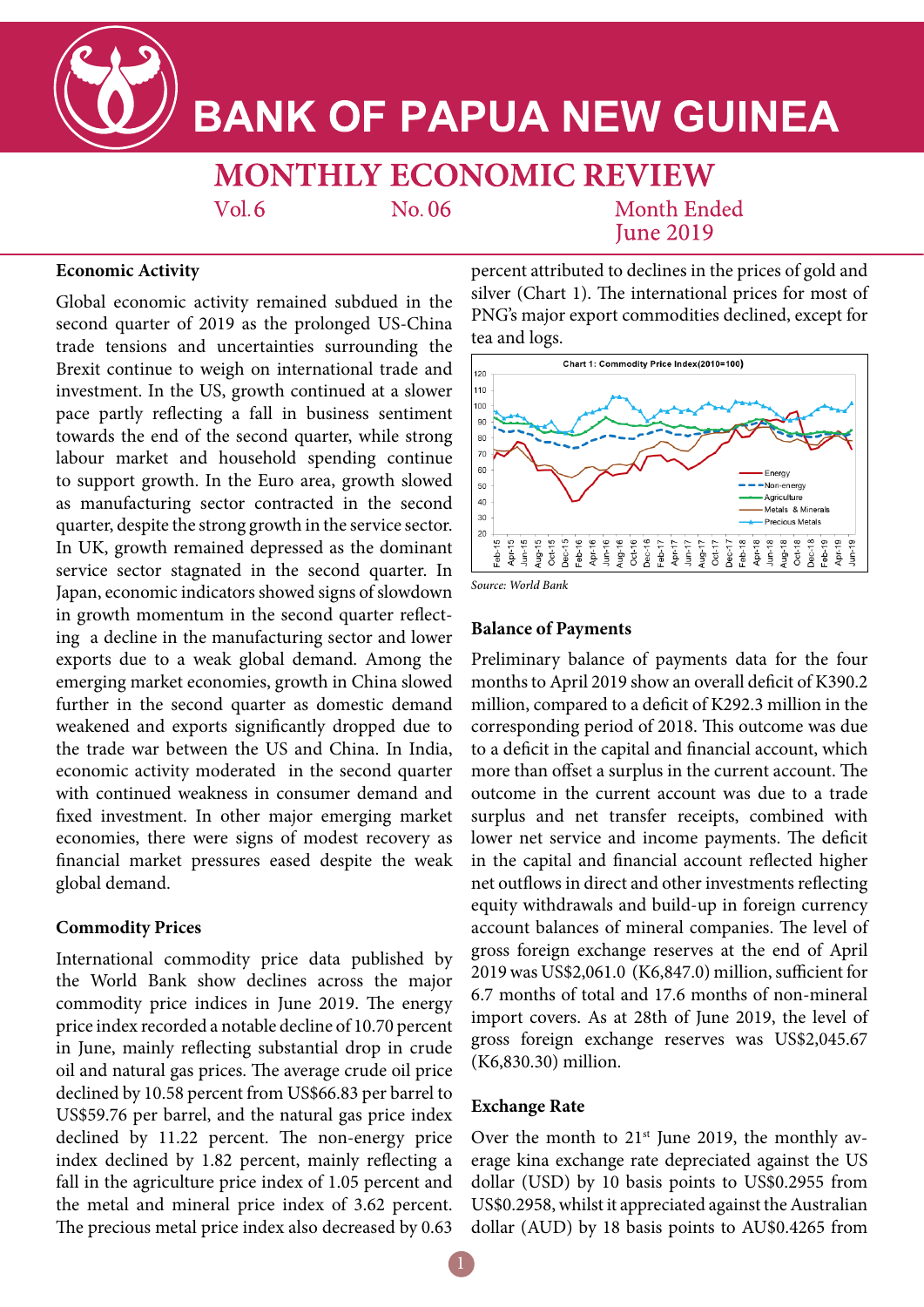AU\$0.4258. The monthly average Trade Weighted Index (TWI) decreased by 0.27 percent to 29.64 over the month to 24th June 2019 compared to a decline of 1.03 percent in the previous month (Chart 2).



#### **Inflation**

Annual Headline Retail Price Index (RPI) in May 2019 decreased by 4.5 percent, compared to an increase of 9.6 percent over the twelve months to May 2018. There were price declines in the 'Health', 'Alcoholic Beverages, Tobacco and Betelnut', 'Transport', and 'Communications' expenditure groups by 26.5 percent, 10.1 percent, 7.8 percent and 4.3 percent, respectively. These more than offset price increases in the 'Food' and Non-Alcoholic Beverages', 'Household equipment' and 'Miscellaneous' expenditure groups. Annual RPI ex-seasonal decreased by 3.8 percent compared to an increase of 10.3 percent over the same period in 2018, while annual RPI ex-seasonal and fuel decreased by 4.1 percent in May 2019, compared to an increase of 9.7 percent over the same period 2018. Quarterly headline RPI increased by 1.4 percent compared to a decline of 0.5 percent over the three months to February 2019, while the monthly RPI for May 2019 decreased by 2.7 percent compared to an increase of 0.6 percent in the previous month.



## **Domestic Interest Rates & Monetary Aggregates**

Over the month to 21st June 2019, the Central Bank Bill (CBB) rates for the 28-day and 91-day terms were unchanged at 1.39 percent and 2.51 percent, respectively, while the 63-day term was offered twice at 2.32 percent. There was no auction for the other terms. At the Treasury bill auction, the rates for the 182-day and 273-day terms decreased slightly to 4.70 percent and 6.05 percent, respectively, from 4.72 percent and 6.06 percent, whilst the rate for the 364-day term increased to 6.83 percent from 6.77 percent. There was no auction for the other terms. During the same period, the weighted average interest rates on wholesale deposits above K500,000 showed mixed movements. The rates for the 60-day, 180-day and 364-day terms increased to 2.22 percent, 1.05 percent and 2.70 percent, respectively, from 0.38 percent, 0.91 percent and 2.42 percent. The rates for the 30-day, 90-day and 273-day terms decreased to 0.50 percent, 1.62 percent and 1.25 percent, respectively, from 0.55 percent, 3.43 percent and 2.41 percent (Chart 4). The rates reported are for end of period, and may not reflect the occasional high interest rates offered by commercial banks, during the month.



*Source: Bank of PNG*

Broad money supply declined by 5.3 percent over the year to May 2019, compared to a decline of 1.8 percent in the corresponding period of 2018. This was influenced by declines in net claims on the Central Government and credit to public non-financial corporations. Monetary base decreased by 4.7 percent in May 2019, compared to a decrease of 7.6 percent in the corresponding period of 2018. This was driven by a decline in liabilities of other depository corporations at the Central Bank, mainly commercial banks' Exchange Settlement Accounts.

Commercial banks' lending to public non-financial corporations, other financial corporations and other resident sectors increased by K131.0 million to K13,487.9 million between December 2018 and  $21<sup>st</sup>$  June 2019. This mainly reflected advances to the